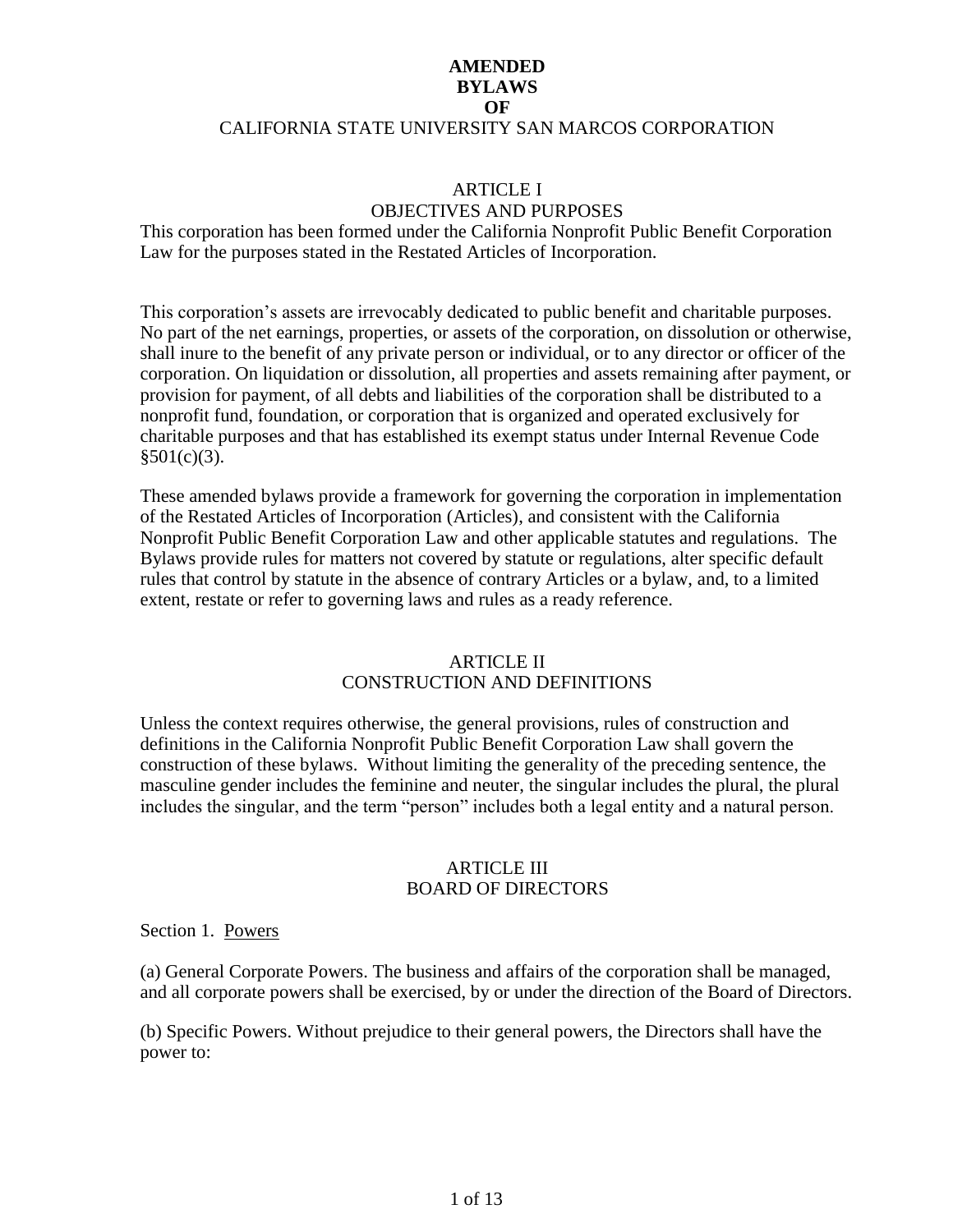(i) Select and remove the Officers of the corporation; prescribe any powers and duties for them that are consistent with the law, with the Articles of Incorporation, and with these Bylaws; and fix their compensation, if any.

 (ii) Change the principal executive office or the principal business office in the State of California from one location to another; cause the Corporation to be qualified to do business in any other state, territory, dependency, or country, and conduct business within or outside the State of California; and designate any place within or outside the State of California for the holding of any meeting.

(iii) Adopt, make, and use a corporate seal and alter the form of the seal.

 (iv) Borrow money and incur indebtedness on behalf of the corporation and cause to be executed and delivered for the corporation's purposes, in the corporate name, promissory notes, bonds, debentures, deeds of trust, mortgages, pledges, hypothecations, and other evidences of debt.

(c) Emergency Powers. In anticipation of or during an emergency, the Board may, in accordance with Corporations Code Section  $5140(n)(1)$ , take actions necessary to conduct the corporation's ordinary business operation and affairs.

Section 2. Number

The following University officials serve as designated Directors: the University President, or designee; the Vice President for Academic Affairs, the Vice President for Finance and Administrative Services, The Dean of Students or Student Affairs Representative, and the President for Associated Students, Inc.

The elected Directors shall be drawn from the region served by the University, or alumni (community Directors), and from faculty, students and the administration and staff of the University. The faculty member(s) shall hold a full-time, tenured or tenure-track, University appointment, and the student member(s) shall be enrolled for no less than  $six(6)$  units in each semester during which the student holds office. The composition of the Board shall comply with Section 42602(b)(2), Title 5, California Code of Regulations. The authorized number of elected Directors of the corporation's Board of Directors shall not be less than seven (7) or more than sixteen (16), until changed by amendment to these Bylaws.

All Board members, including designated directors, have full voting rights, consistent with the California Nonprofit Public Benefit Corporation Law. No Director shall vote by proxy.

#### Section 3. Nomination and Election

All Directors, except designated Directors, shall be nominated by a committee of the Board, ratified by the President of the University, and presented for election by the Board of Directors.

Section 4. Terms

The Board of Directors shall stagger the terms of office of elected Directors.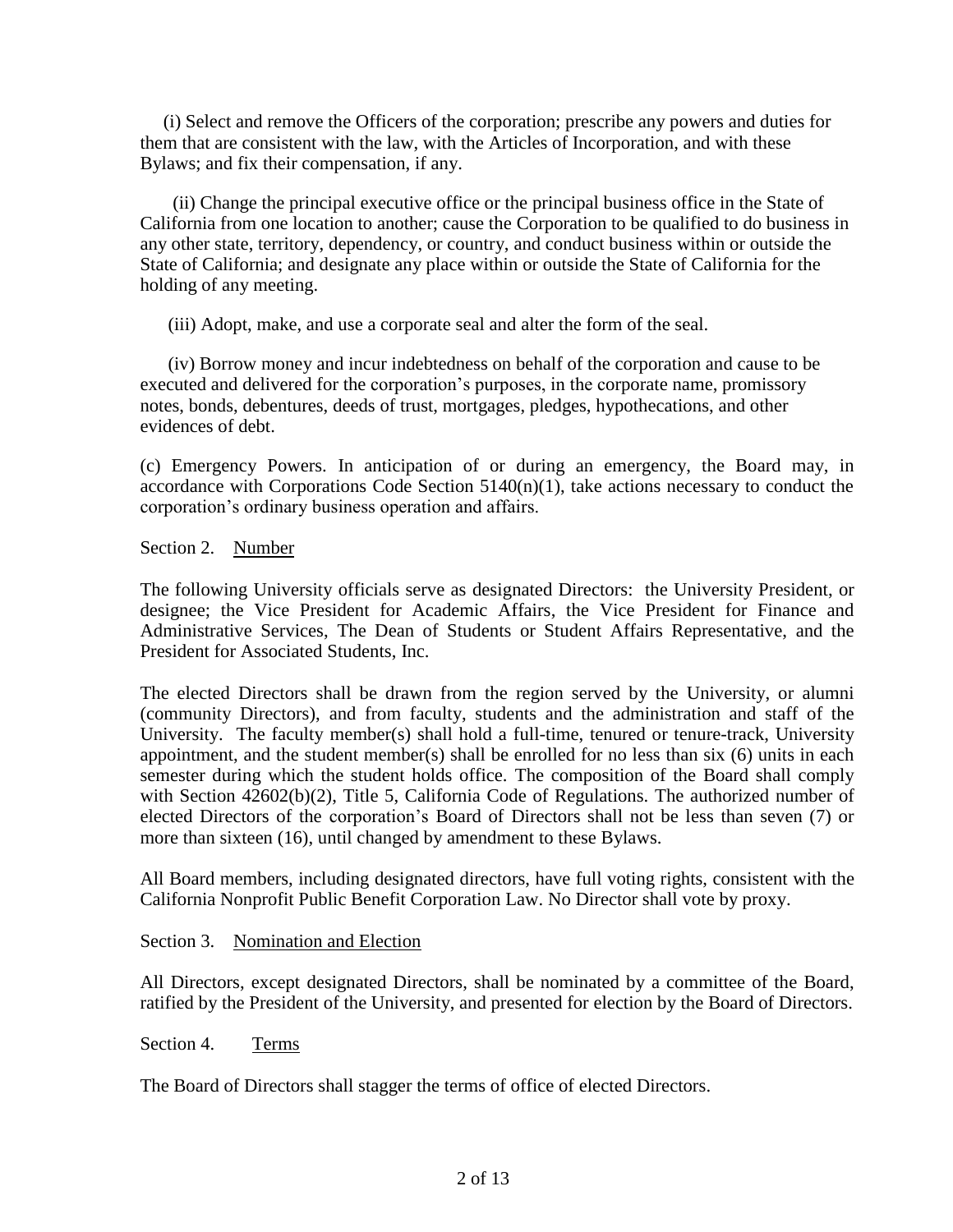Unless earlier removed, elected Directors shall have the following terms: community and administrative and staff Directors---three years; faculty Directors—two years; student Directors—one year. The terms of office for elected Directors shall begin following the annual meeting of the Board at which they are elected.

Directors shall serve until the end of their terms or until they are re-appointed or their successors are elected, whichever occurs later. Elected Directors shall serve no more than three (3) full consecutive terms.

### Section 5. Removal of Directors

A Director shall automatically be removed from his or her Director position for failure to attend two (2) consecutive meetings of the Board of Directors without being excused in advance there from by the Chair of the Board of Directors.

Directors may be removed, with the consent of the President of the University, at any time by the vote of two-thirds (2/3) of the remaining Directors then in office.

### Section 6. Vacancies

A vacancy or vacancies in the Board shall be deemed to exist in case of the death, resignation, or removal of any Director or if the authorized number of Directors is increased. No reduction of the authorized number of Directors shall have the effect of removing any Director before expiration of the Director's term of office. Any Director may resign from the Board at any time by giving written notice to the Chair or the Secretary of the corporation, and the acceptance of such resignation shall not be necessary to make it effective.

All vacancies in positions on the Board of Directors, except designated Directors, shall be filled in the manner described in Article III, Section 3. Vacancies occurring during a Director's term shall be filled as soon as possible. Directors elected to fill vacancies shall serve until the expiration of the term of the Director who vacated the position. Vacancies occurring through expiration of Director terms shall be filled at the annual meeting of the Board of Directors.

#### ARTICLE IV MEETINGS OF THE BOARD OF DIRECTORS

#### Section 1. Place of Meeting

All meetings of the Board of Directors shall be held at the principal office of the corporation or at such other place as may be designated for that purpose from time to time by the Chair or the Board.

#### Section 2. Regular Meetings

Regular meetings of the Board shall typically be held quarterly, at such times as the Board may fix by resolution from time to time, but at least annually.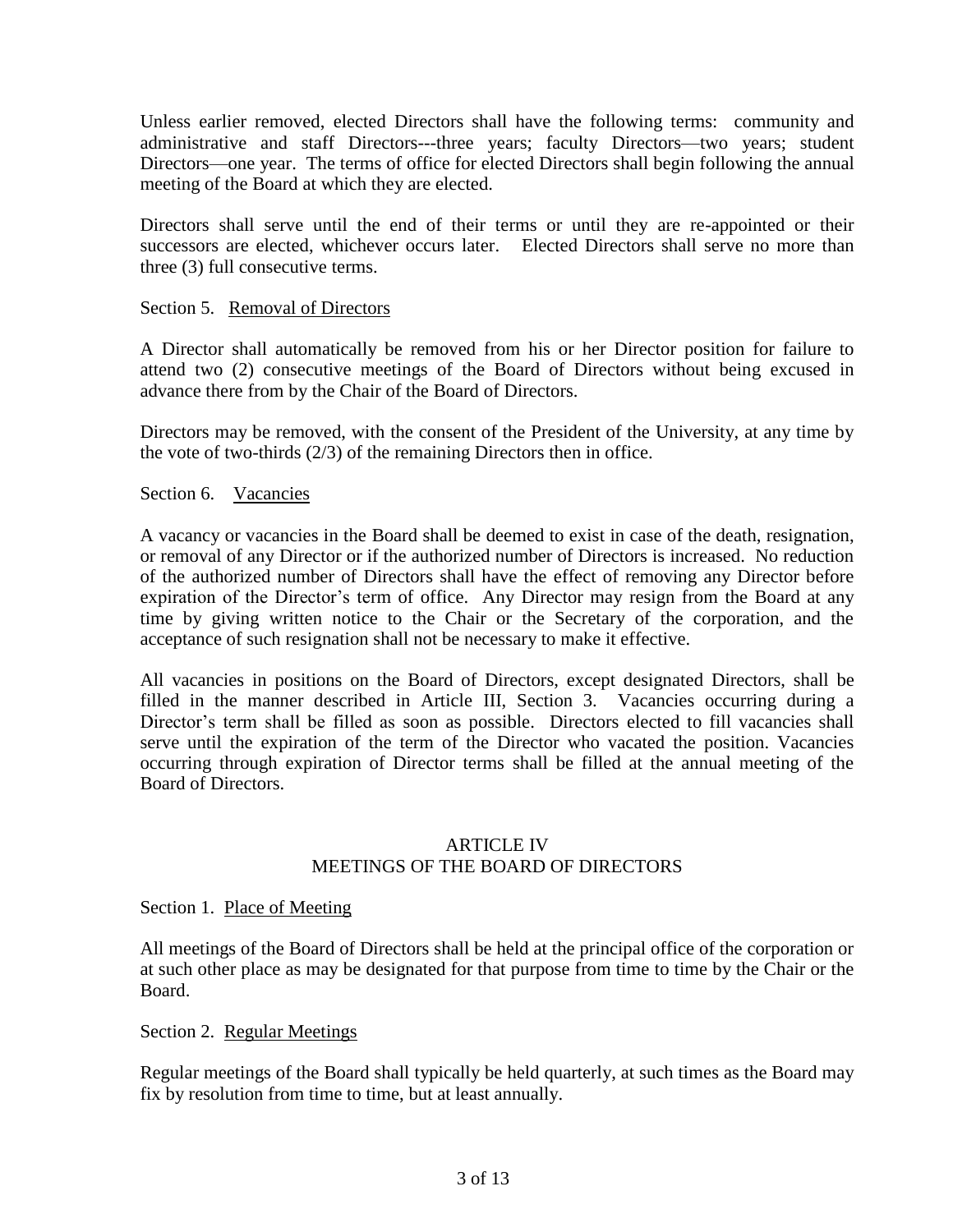### Section 3. Annual Meeting

An annual meeting of the Board of Directors shall be held annually at a month set by the Board immediately prior to the regular meeting of the Board of Directors. Such meeting shall be for the purpose of electing Directors and electing or re-electing Officers of the corporation and for the transaction of such other business as may come before the meeting. All such Directors and Officers shall assume their offices at the beginning of the regular meeting that follows the annual meeting.

### Section 4. Special Meetings

Special meetings of the Board for any purpose or purposes may be called at any time by the President of the University, the Chair of the corporation or by any three (3) Directors.

### Section 5. Notice of Regular and Special Meetings

The corporation shall give notice and conduct all Board meetings in accordance with the requirements of Title 3, Division 8, Part 55, Chapter 7, Article 2 (Section 89920, et. seq.) of the California Education Code, or any subsequent law enacted which governs California State University auxiliary organizations. The Board of Directors may hold closed sessions during any regular or special meeting, as permitted by Education Code Section 89923.

### Section 6. Quorum

The presence of a simple majority of the Directors then in office shall constitute a quorum for the transaction of business of the Board. A meeting at which a quorum is initially present may continue to transact business notwithstanding the withdrawal of a Director or Directors, if any action taken is approved by at least a majority of the required quorum for that meeting. If a quorum is present, the affirmative vote of a majority of those present at the meeting shall be deemed the act of the Board unless a vote of a greater number is required by law or these Bylaws.

#### Section 7. Adjourned Meetings

A quorum of the Directors or, if there is no quorum, a majority of the Directors present may adjourn any Directors' meeting to meet again at a specified date, time, and place. Notice of the date, time, place and the business to be transacted at such meeting shall be given to any Directors who were not present at the time the meeting was adjourned.

#### Section 8. Meeting by Teleconference

Any board meeting may be held by conference telephone, video screen communication, or other communications equipment. Participation in a meeting under this Section shall constitute presence in person at the meeting if both the following apply:

(a) Each member participating in the meeting can communicate concurrently with all other members.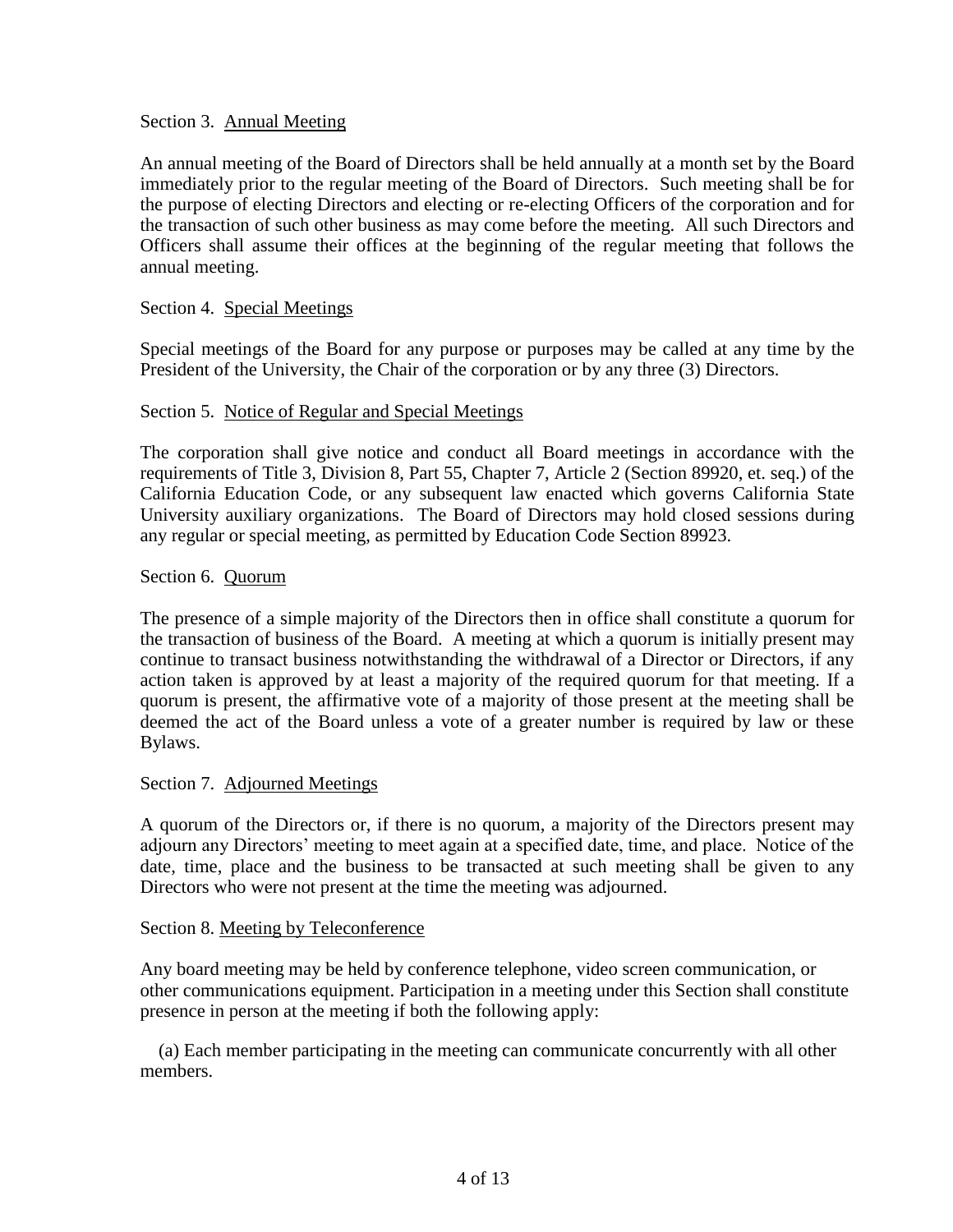(b) Each member is provided the means of participating in all matters before the board, including the capacity to propose, or to interpose an objection to, a specific action to be taken by the corporation.

## ARTICLE V **COMMITTEES**

Section 1. Committees

The Board may appoint one or more committees, each consisting of two or more voting Directors, and delegate to such committees any of the authority of the Board except with respect to:

- (a) The filling of vacancies on the Board or on any committee;
- (b) The amendment or repeal of Bylaws or the adoption of any new Bylaws;
- (c) The amendment or repeal of any resolution of the Board which by its express terms is not so amendable or repealable;
- (d) The appointment of other committees of the Board or the members thereof; or
- (e) The approval of any self-dealing transaction, as such transactions are defined in Section 5233(a) of the California Nonprofit Public Benefit Corporation Law.

Any such committee must be created, given its charge, and the members thereof appointed, by resolution adopted by a majority of the Directors then in office, provided a quorum is present. The Chair of the Board will appoint the Chair of each committee.

Non-Board members may become voting members of committees, except those authorized to act on behalf of the Board; however, the total Committee Membership must consist of a majority of Board members.

## Section 2. Committee Procedures

The Board shall have the power, consistent with applicable law, to prescribe the manner in which proceedings of any such committee shall be conducted. In the absence of such prescription, such committee shall have the power to prescribe the manner, not inconsistent with the Bylaws, in which its proceedings shall be conducted. Minutes shall be kept of each meeting of each committee.

#### Section 3. Removal of Members

The Board of Directors may remove at any time, with or without cause, a member or members of any committee.

## Section 4. Executive Committee

(a) Executive Committee Composition: The members of the Executive Committee include the officers of the corporation and other Board members with the consent of the Board. In the event that the University Vice President for Finance and Administrative Services, as a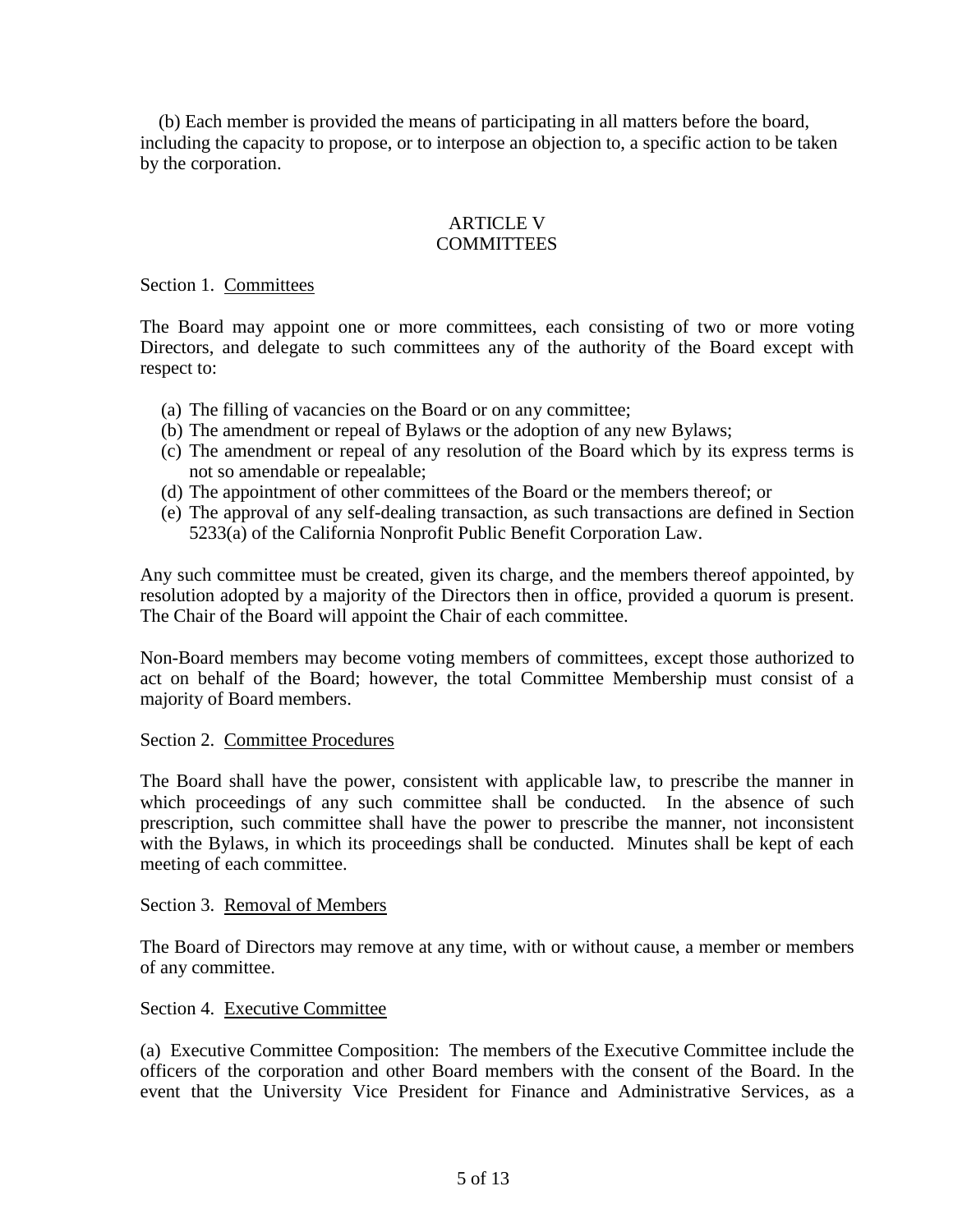designated Director, is not an officer, he/she shall be a member and Chair of the Executive Committee. The Executive Committee may select a nonvoting standing liaison to the Committee from management.

(b) When it is not convenient for the Board of Directors to act by Special Meeting, the Executive Committee shall have and exercise the authority of the Board in the management of the corporation, except the power and authority to adopt, amend or repeal these Bylaws, or such other powers as may be prohibited by law, by the Articles of Incorporation or by these Bylaws. The Executive Committee shall have such additional powers as the Board of Directors shall from time to time prescribe or direct; provided, however, the Executive Committee may not authorize the expenditure of more than \$50,000 without the prior approval of the Board of Directors. In all cases, the Executive Committee shall promptly report to the Board any actions taken on behalf of the corporation.

## Section 5. Audit Committee

At all times that this corporation is required by applicable law to have an independent audit, or at any time the corporation voluntarily chooses to do so, the corporation shall have an Audit Committee consisting of at least two Directors and which may include nonvoting advisors. Directors who are employees of the corporation or who receive, directly or indirectly, any consulting, advisory, or other compensatory fees from the corporation (other than for service as Director) may not serve on the Audit Committee. The Board Chair and Treasurer, if also Directors, may serve on the Audit Committee only if such persons are volunteers and are not compensated by this corporation. The Audit Committee shall perform the duties and adhere to the guidelines set forth from time to time by the Board. These duties include, but are not limited to: (i) assisting the Board in choosing an independent auditor and recommending termination of the auditor, if necessary, (ii) negotiating the auditor's compensation, (iii) conferring with the auditor regarding the corporation's financial affairs, and (iv) reviewing and accepting or rejecting the audit. Members of the Audit Committee shall not receive compensation for their service on the Audit Committee in excess of that provided to Directors for their service on the Board. If the corporation has a Finance Committee, a majority of the members of the Audit Committee may not concurrently serve as members of the Finance Committee, and the Chair of the Audit Committee may not serve on the Finance Committee.

## Section 6. Advisory Committees

The Board may establish one or more advisory committees to the Board. The members of any advisory committee may consist of directors or non-directors. Advisory committees may not exercise the authority of the Board to make decisions on behalf of the corporation, but shall be limited to making recommendations to the Board or the Board's authorized representatives and to implementing Board decisions and policies. Advisory Committees shall be subject to the supervision and control of the Board.

### ARTICLE VI OFFICERS AND MANAGEMENT

## Section 1. Officers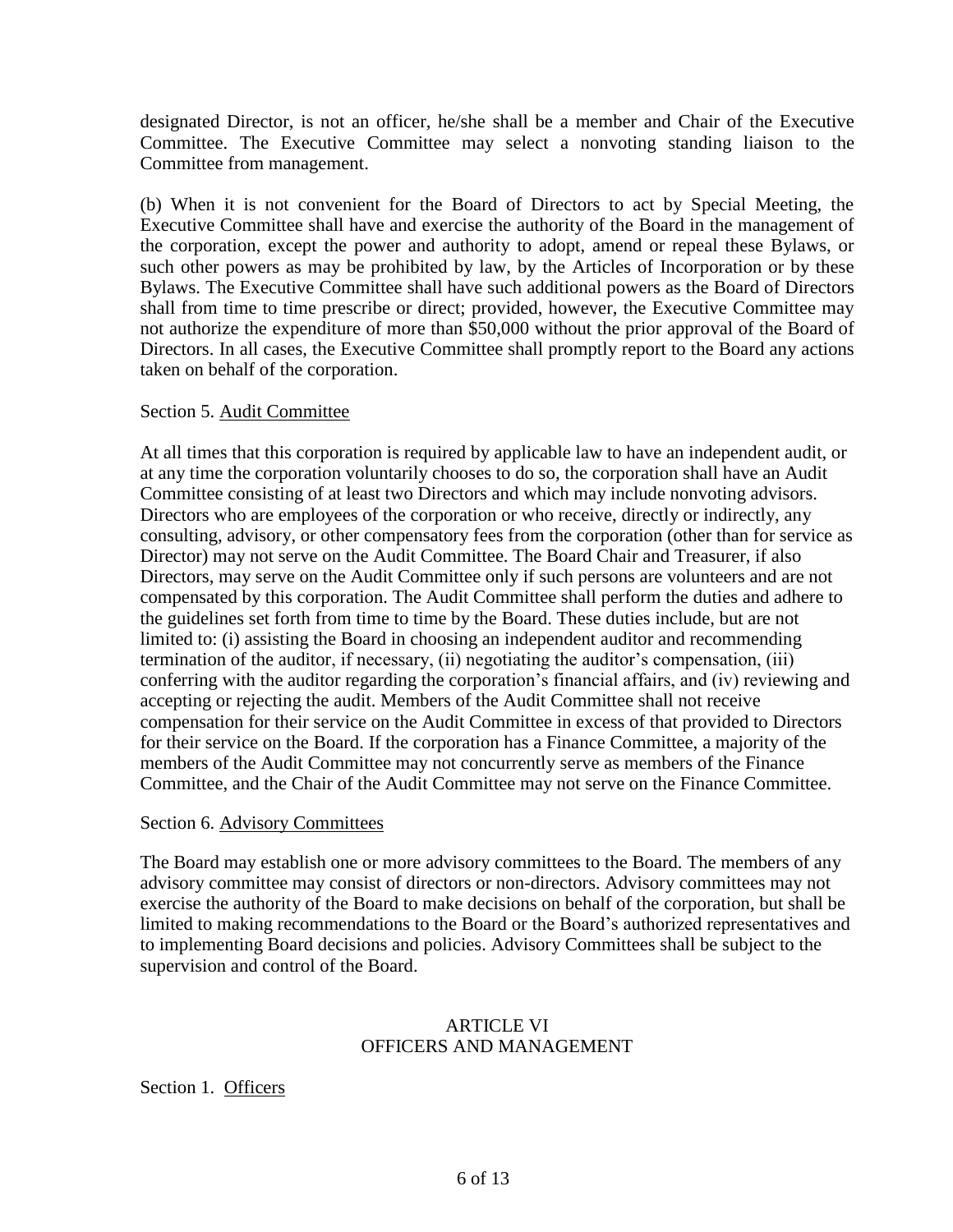The officers of the corporation shall be the Board Chair, Board Vice Chair, Secretary, and Treasurer. Any person may hold more than one office, except that the Board Chair may not serve concurrently as the Secretary or Treasurer. The corporation, at the discretion of the Board of Directors, may have additional officers.

### Section 2. Election of Officers

The officers of the corporation shall be elected annually by the Board of Directors at its annual meeting and shall assume their offices following the annual meeting. Vacancies may be filled or new offices created and filled at any meeting of the Board of Directors. Each officer shall hold office for a term of one (1) year and until a successor shall have been elected, unless an officer shall sooner resign, be removed, or become ineligible to continue to serve in such capacity, or as a Director. Elected officers may serve as many successive one (1) year terms as the Board of Directors deems appropriate.

### Section 3. <u>Removal and Resignation</u>

Any officer may be removed either with or without cause by a majority of the Directors then in office at any regular or special meeting of the Board. Any officer may resign at any time by giving written notice to the Board Chair or the Secretary of the corporation and the acceptance of such resignation shall not be necessary to make it effective. Should a vacancy occur in any office as a result of death, resignation, removal, disqualification or any other cause, the Board may delegate the powers and duties of such office to any officer or to any Director, except as provided in Section 1, until such time as a successor for such office has been elected.

## Section 4. Board Chair

The Board Chair shall preside at all meetings of the Board and shall have such other powers and perform such other duties as the Board of Directors may determine from time to time.

## Section 5. Board Vice Chair

The Board Vice Chair shall perform the duties of the Board Chair in the Board Chair's absence, including presiding at meetings of the Board of Directors, and shall have such other powers and perform such other duties as may be specified by the Board of Directors.

#### Section 6. Secretary

The Secretary shall act, or designate one or more persons to act, as the clerk to the Board of Directors. The Secretary shall keep, or cause to be kept by delegation, a book of minutes at the principal office of all meetings of the Directors with the time and place of holding, whether regular or special, and if special how authorized, the notice thereof given, the names of those present at Directors' meetings and the proceedings thereof. The Secretary shall give, or cause to be given by delegation, notice of all the meetings of the Board of Directors required by these Bylaws or by law to be given and shall have such other powers and perform such other duties as may be prescribed by the Board of Directors.

#### Section 7. Treasurer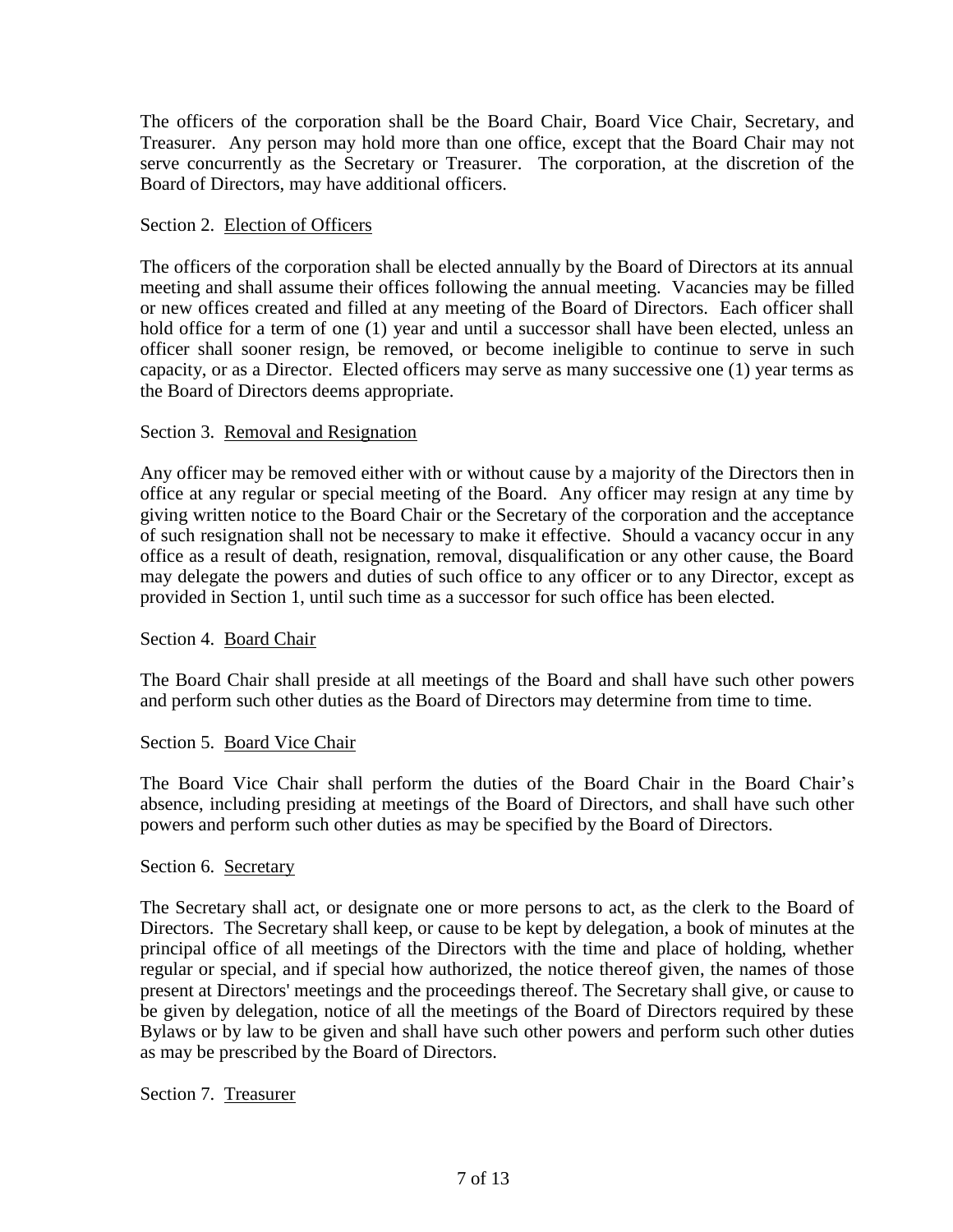The Treasurer shall be the corporation's Chief Financial Officer. The Treasurer shall keep and maintain, or cause to be kept and maintained by delegation, adequate and correct books and records of accounts of the corporation's property and business transactions. The Treasurer shall have such other powers and perform such other duties as are customarily vested in a corporation's Chief Financial Officer or as the Board of Directors may determine from time to time. In the absence or inability of the Secretary to perform his or her duties, the Treasurer is authorized to act in the place of the Secretary. Actions taken by the Treasurer on behalf of the Secretary will be reported in writing to the Board Chair, Board Vice Chair, and Secretary in a timely manner.

## Section 8. Management: Executive Director

The Executive Director of the corporation shall be the corporation's Chief Executive Officer and shall supervise, direct, and carry out the programs of the corporation in accordance with and subject to the direction and control of the Board of Directors. The Executive Director shall have such other management authority and perform such other duties as the Board of Directors shall determine from time to time.

## ARTICLE VII INDEMNIFICATION OF DIRECTORS, OFFICERS, EMPLOYEES AND OTHER AGENTS

### Section 1. Right of Indemnification

This corporation shall indemnify any person who was or is a party, or is threatened to be made a party, to any action or proceeding by reason of the fact that such person is or was an Officer, Director, or agent of this corporation, or is or was serving at the request of this corporation as a director, officer, employee, or agent of another foreign or domestic corporation, partnership, joint venture, or other enterprise, against expenses, judgments, fines, settlements, and other amounts actually and reasonably incurred in connection with such proceeding, to the fullest extent permitted under the California Nonprofit Corporation Public Benefit Law.

#### Section 2. Approval of Indemnity

In determining whether indemnification is available to the Director, Officer, or agent of this corporation under California law, the determination as to whether the applicable standard of conduct set forth in Corporations Code Section 5238 has been met shall be made by a majority vote of a quorum of Directors who are not parties to the proceeding. If the number of Directors who are not parties to the proceeding is less than two-thirds of the total number of Directors seated at the time the determination is to be made, the determination as to whether the applicable standard of conduct has been met shall be made by the court in which the proceeding is or was pending.

The indemnification provided herein shall not be deemed exclusive of any other rights to which those indemnified may be entitled, and shall continue as to a person who has ceased to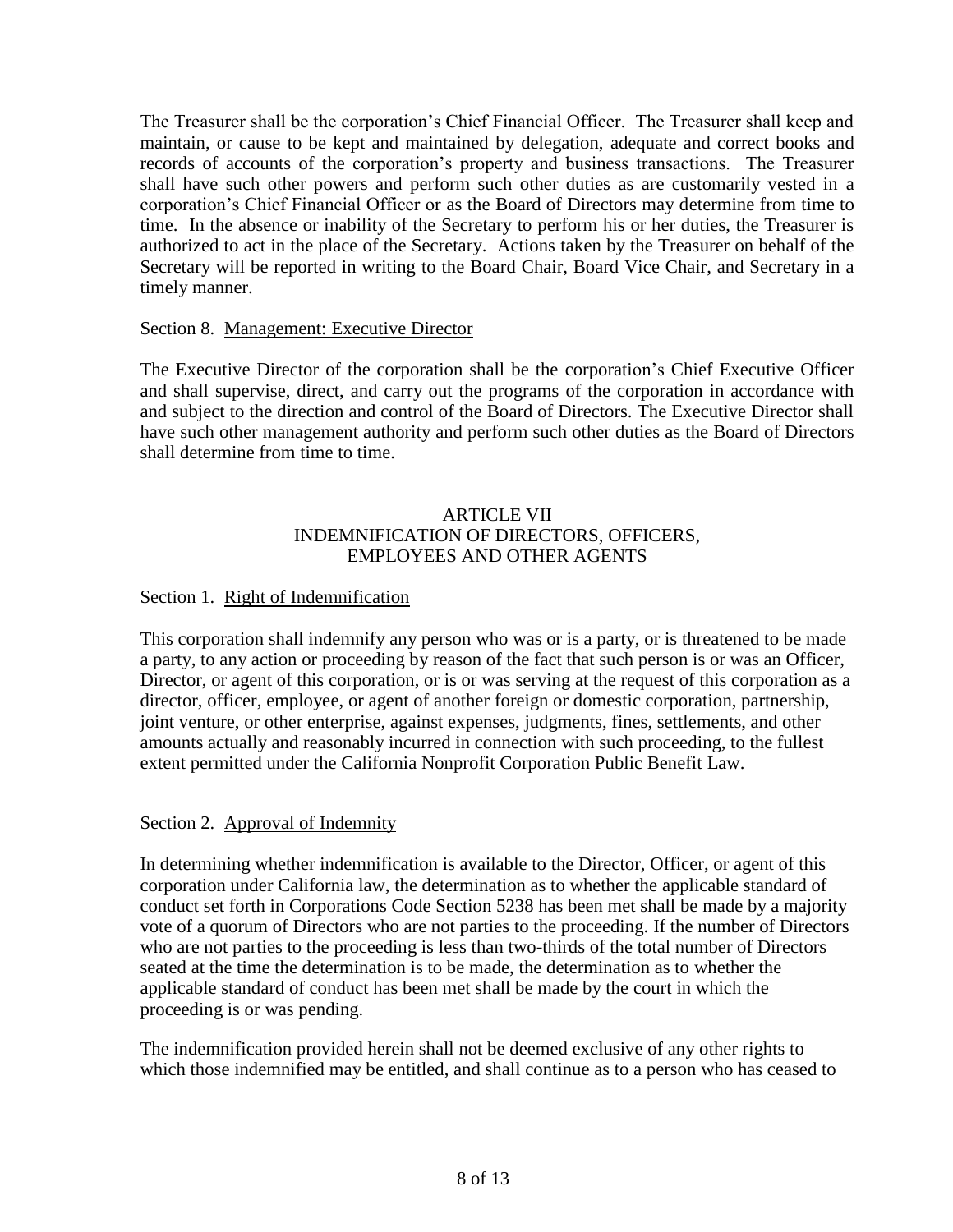be an agent and shall inure to the benefit of the heirs, executors, and administrators of such a person.

# Section 3. Advancement of Expenses

To the fullest extent permitted by law, expenses incurred by a person seeking indemnification under these bylaws in defending any proceeding covered by those Sections shall be advanced by the corporation before final disposition of the proceeding, on receipt by the corporation of an undertaking by or on behalf of that person that the advance will be repaid unless it is ultimately determined that the person is entitled to be indemnified by the corporation for those expenses.

# Section 4. Insurance

This corporation shall have the power and shall use its best efforts to purchase and maintain insurance on behalf of any Director, Officer, or agent of the Corporation, against any liability asserted against or incurred by the Director, Officer, or agent in any such capacity or arising out of the Director's, Officer's, or agent's status as such, whether or not the corporation would have the power to indemnify the agent against such liability under Article VII, Section 1 of these Bylaws; provided, however, that the corporation shall have no power to purchase and maintain such insurance to indemnify any Director, Officer, or agent of the corporation for any self-dealing transaction, as described in Corporations Code Section 5233.

# ARTICLE VIII RECORDS AND REPORTS

# Section 1. Maintenance and Inspection of Articles of Incorporation and Bylaws

The corporation shall keep at its principal executive office, the original or a copy of the Articles of Incorporation and Bylaws, as amended to date, which shall be open to inspection by the Directors at all reasonable times during office hours.

# Section 2. Maintenance and Inspection of Other Corporate Records.

The accounting books, records and minutes of proceedings of the Board of Directors and any committee(s) of the Board of Directors shall be kept at such place or places designated by the Board of Directors or, in the absence of such designation, at the principal executive office of the corporation. The minutes shall be kept in written or typed form, and the accounting books and records shall be kept either in written or typed form or in any other form capable of being converted into written, typed or printed form. The minutes and accounting books and records shall be open to inspection by any Director at any reasonable time during usual business hours.

# Section 3. Inspection by Directors

Every Director shall have the absolute right at any reasonable time to inspect all books, records and documents of every kind and the physical properties of the corporation and any subsidiary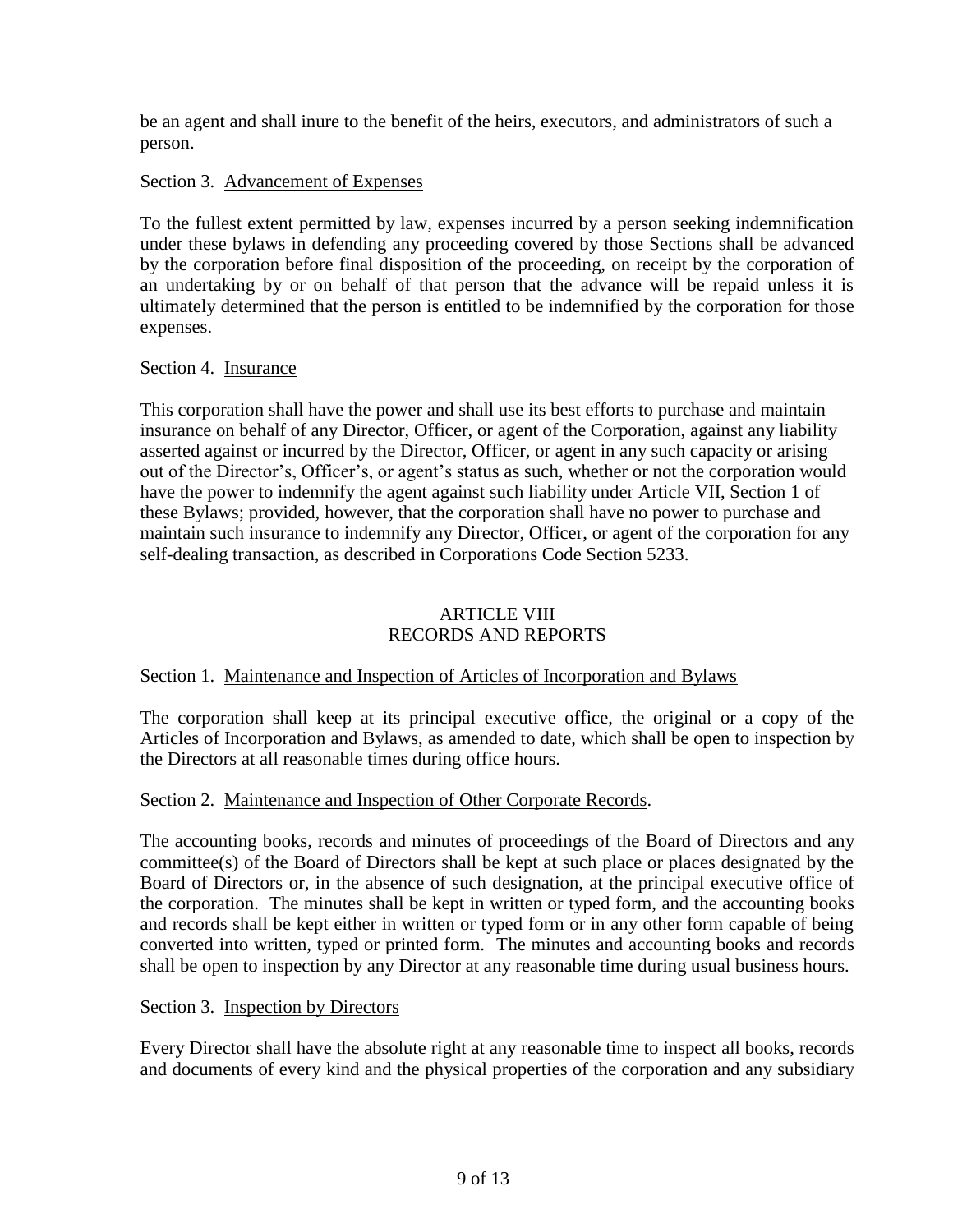corporation. This inspection by a Director may be made in person or by an agent or attorney, and the right of inspection includes the right to copy and make extracts of documents.

## Section 4. Annual Reports and Financial Statements

The corporation shall engage a qualified certified public accountant to perform an annual audit to standards and reporting requirements set by the Chancellor's Office in conformity with California Education Code Section 89900.

Consistent with California Corporations Code Section 6210, the corporation shall cause to be sent to the Directors not later than 120 days after the close of its fiscal year, an audited report containing the following information in reasonable detail:

(a) The assets and liabilities, including endowment funds, of the corporation as of the end of the fiscal year.

(b) The principal changes in assets and liabilities, including endowment funds, during the fiscal year.

(c) The revenue or receipts of the corporation for the fiscal year.

(d) The expenses or disbursements of the corporation, for both general and restricted purposes, during the fiscal year.

As well as any information required by Section 6322 of the California Corporations Code relating to annual statements of certain transactions and indemnifications.

The corporation shall otherwise fully comply with any mandatory disclosure requirements now or hereafter in effect under the California Nonprofit Public Benefit Corporation Law.

## ARTICLE IX GENERAL PROVISIONS

Section 1. Execution of Contracts

The Board of Directors may authorize one or more officers, agents or employees to enter into any contract or to execute any instrument in the name of and on behalf of the corporation, and such authority may be general or confined to specific instances and, unless so authorized by the Board, no officer, agent or employee shall have any power or authority to bind the corporation by any contract or engagement, to pledge its credit or to render it liable for any purpose or in any amount.

Section 2. Checks, Drafts or Other Orders for Payment of Money

All checks, drafts or other orders for payment of money, notes or other evidences of indebtedness issued in the name of or payable to the corporation and any and all securities owned or held by the corporation requiring signature for transfer shall be signed or endorsed by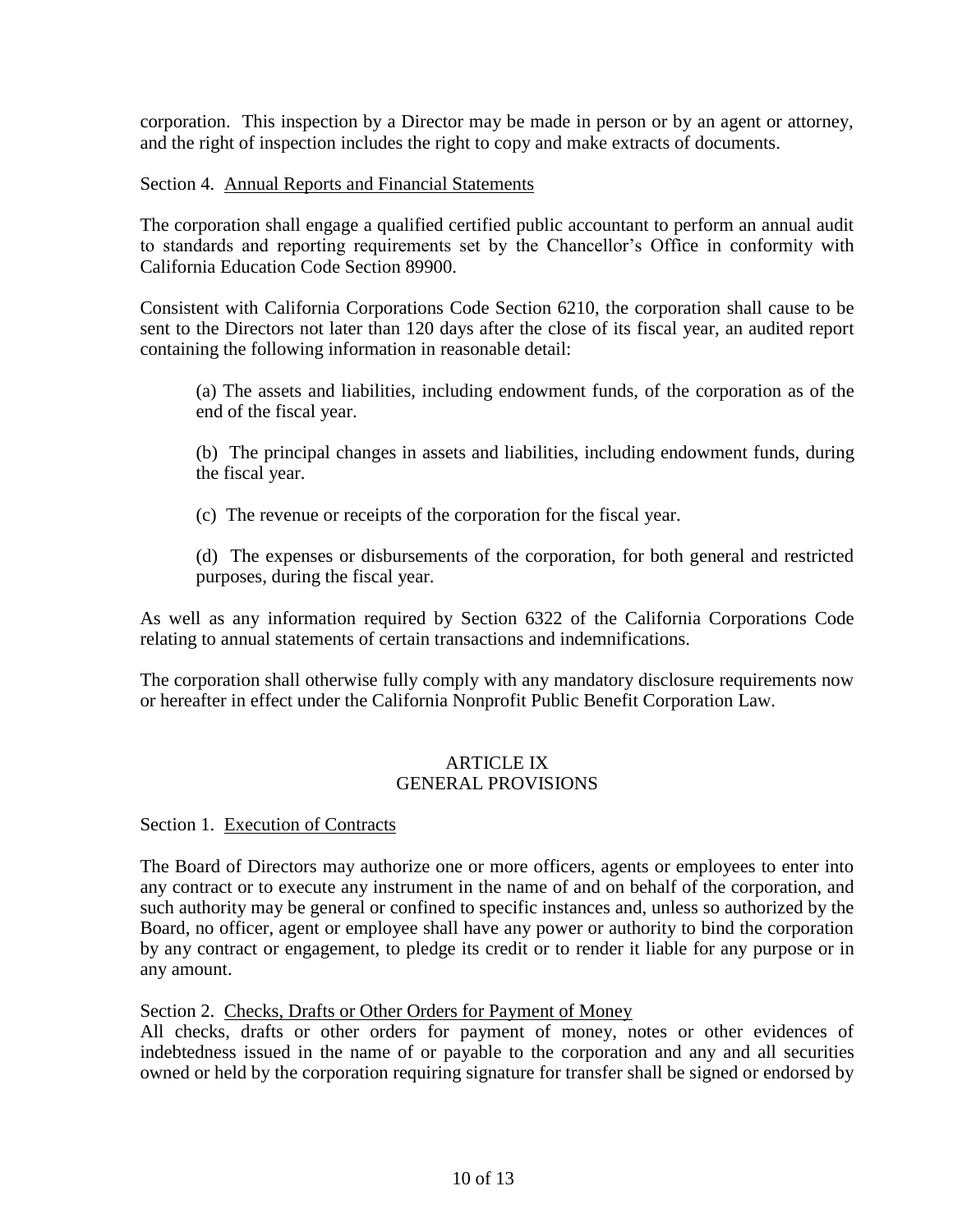such person or persons and in such manner as from time to time shall be determined by the Board of Directors.

## Section 3. Compensation of Directors

No Director shall receive any salary or other similar compensation for any services as a Director; however, the Board of Directors may authorize in advance the reimbursement of actual and necessary expenses incurred by individual Directors for performing duties as Directors.

## Section 4. Voting Shares

The corporation may vote any and all shares held by it in any other corporation by such officer, agent or proxy as the Board of Directors may appoint, or in default of any such appointment, by its Chair or by any Vice Chair and, in such case, such officers, or any of them, may likewise appoint a proxy to vote said shares.

## Section 5. Fiscal Year

The fiscal year of the Corporation shall end on June 30.

## ARTICLE X LOANS AND FINANCIAL INTERESTS

## Section 1. Loans to Directors and Officers

This corporation shall not lend any money or property to or guarantee the obligation of any director or officer without the approval of the California Attorney General, provided, however, that the corporation may advance money to a director or officer of the corporation for expenses reasonably anticipated to be incurred in the performance of his or her duties if that director or officer would be entitled to reimbursement for such expenses by the corporation.

## Section 2. Restriction on Interested Persons as Directors

No more than 49 percent of the persons serving on the board may be "interested persons." An interested person is (1) any person compensated by the corporation for services rendered to it within the previous 12 months, whether as a full-time or part-time employee, independent contractor, or otherwise, excluding any reasonable compensation paid to a director as director; and (2) any brother, sister, ancestor, descendant, spouse, brother-in-law, sister-in-law, son-inlaw, daughter-in-law, mother-in-law, or father-in-law of such person. However, any violation of this paragraph shall not affect the validity or enforceability of transactions entered into by the corporation.

## Section 3. Standards of Conduct and Financial Interests

(a) Directors are held to financial interest standards relating to Board actions as set forth in Education Code Sections 89906-89909.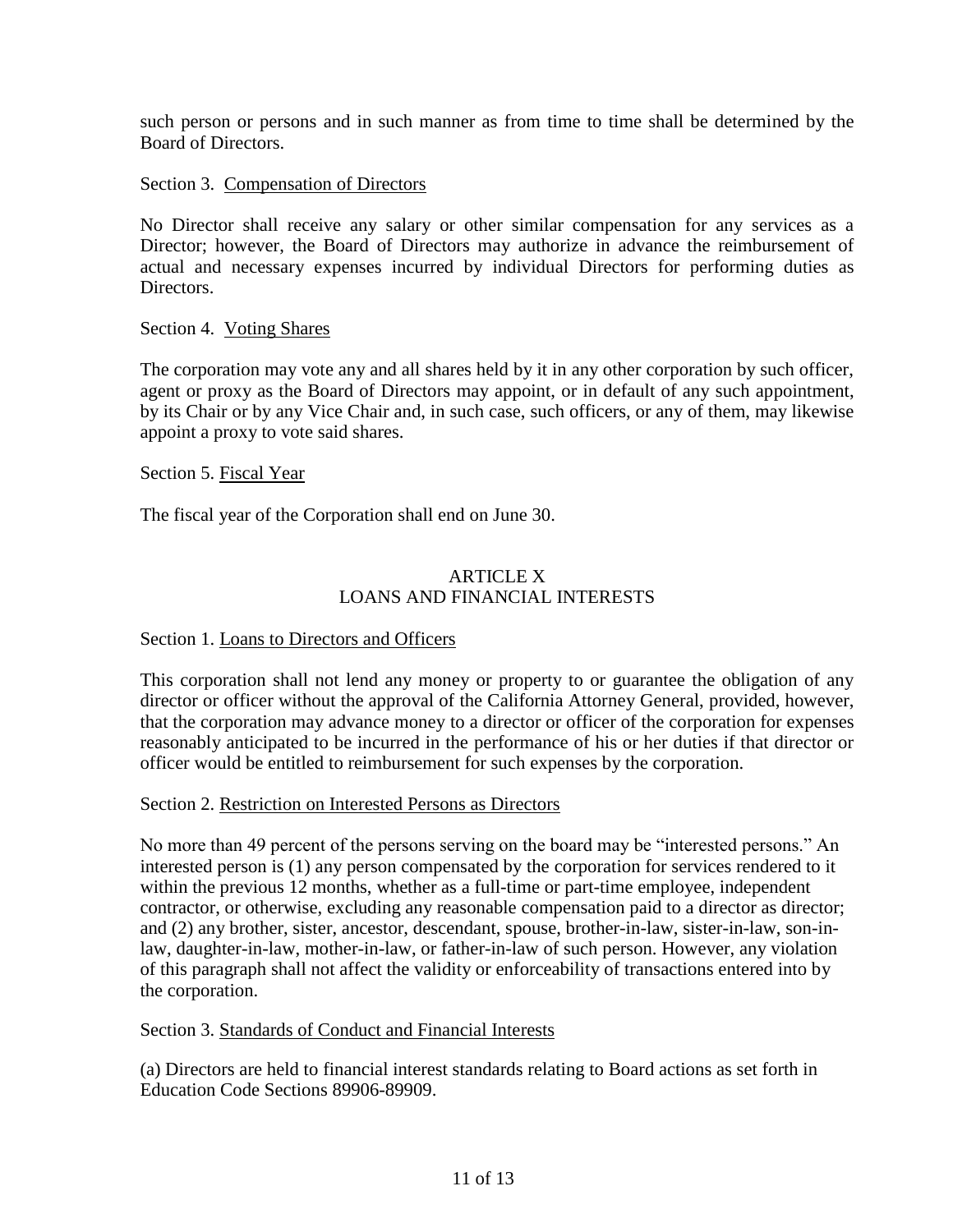(b) Directors are held to the standards of conduct and the transaction self-dealing requirements set forth Corporations Code Sections 5230 and 5233 respectively.

## ARTICLE XI SUPPORTING ORGANIZATION RESTRICTIONS

This corporation shall not accept any contribution from any "prohibited person." For purposes of this Section, a "prohibited person" is (i) a person who controls, directly or indirectly, either alone or with persons listed described in (ii) and (iii) below, the governing body of this corporation or any successor organization pursuant to the Articles; (ii) a member of the family of an individual listed in (i) above; or (iii) a corporation, partnership, trust, or estate more than 35 percent of which is actually or constructively controlled by persons described in (i) or (ii) above. For purposes of this Section, a member of an individual's family includes his or her spouse, ancestors, children, grandchildren, great-grandchildren, and spouses of children, grandchildren, and great-grandchildren, as well as the individual's brothers and sisters, by whole or half blood, and their spouses

#### **ARTICLE XII** AMENDMENTS

These Bylaws may be amended at any regular meeting by a majority of the total membership of the Board of Directors.

# CERTIFICATE OF SECRETARY

I, the undersigned, do hereby certify under penalty of perjury:

1. That I am the duly elected and acting Secretary of the California State University San Marcos Corporation, a California Nonprofit Public Benefit corporation; and

2. That the foregoing Bylaws, effective July 1, 2017, constitute the Bylaws of said corporation as duly amended at a meeting of the Board of Directors thereof duly held on September 23, 2021.

IN WITNESS WHEREOF, I have hereunto subscribed my name on this  $\frac{4}{1}$  th day of October 2021.

 $\frac{1}{\sqrt{2}}$ 

Secretary